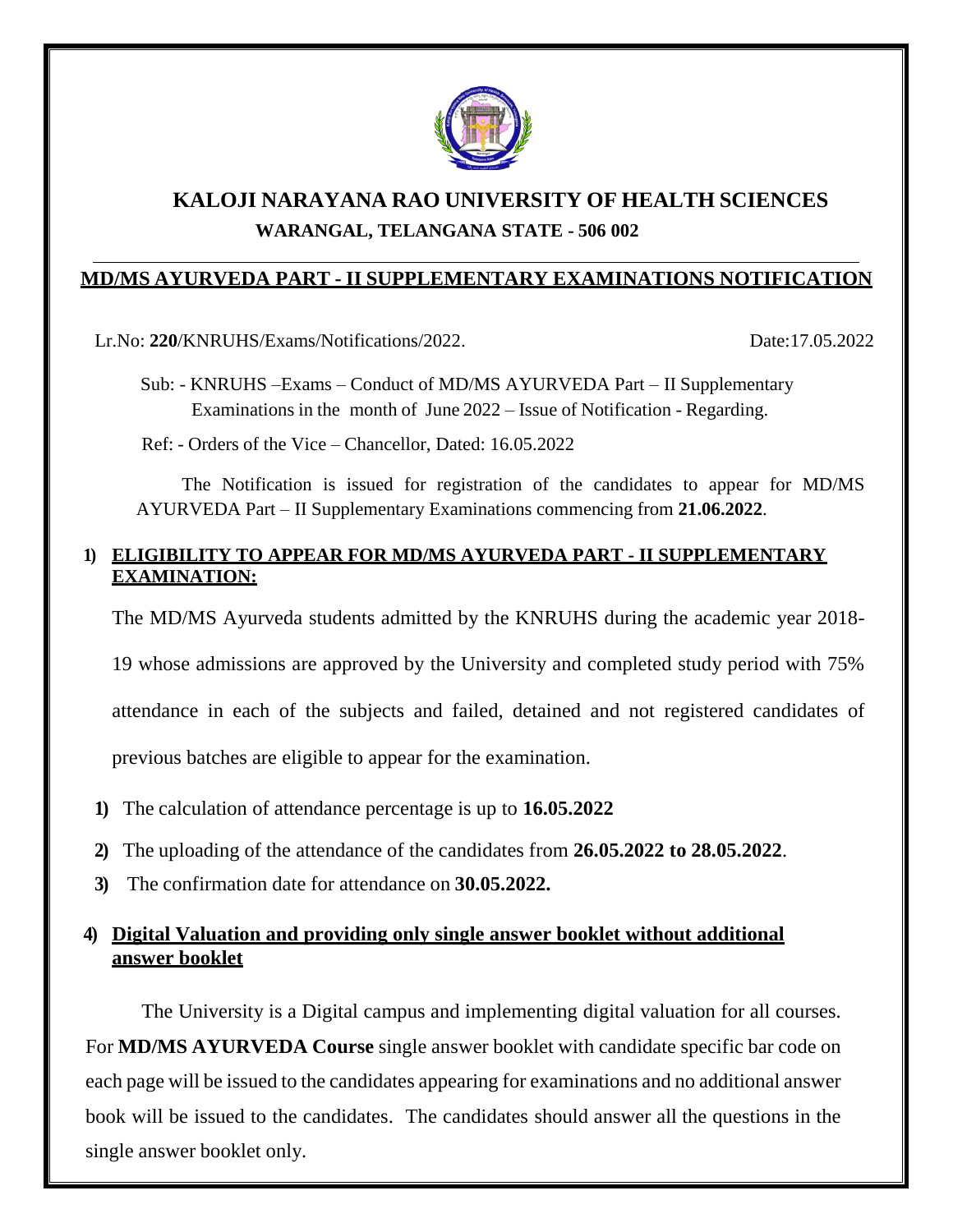## **5) The following amounts should be paid by the candidates appearing for MD**/**MS AYURVEDA Part – II Supplementary examinations.**

| Whole                              | ₹5000 |
|------------------------------------|-------|
| Per Subject (For backlog students) | ₹1000 |
| <b>Marks Memo</b>                  | ₹300  |
| Processing fee                     | ₹350  |
| Provisional fee                    | ₹400  |

**Note: Processing fee & Provisional fee is for the students appearing for the first time only**

| <b>EXAMINATION FEE DATES</b>                                                                                                                                                                                                                                                  |                                                                                                                                                                                     |  |  |  |
|-------------------------------------------------------------------------------------------------------------------------------------------------------------------------------------------------------------------------------------------------------------------------------|-------------------------------------------------------------------------------------------------------------------------------------------------------------------------------------|--|--|--|
| 03.06.2022 to 08.06.2022 (Without Fine)                                                                                                                                                                                                                                       | No. of Subjects * ₹1000 + ₹300(Marks<br>memo) + $\overline{\text{350}}$ (processing fee) +<br>$\bar{x}400$ (provisional fee)                                                        |  |  |  |
| 09.06.2022 & 10.06.2022 (With a fine of ₹200/-)                                                                                                                                                                                                                               | No. of Subjects * ₹1000 + ₹300(Marks<br>memo) + $\overline{\text{350}}$ (processing fee) + $\overline{\text{400}}$ (provisional<br>fee )+ ₹200                                      |  |  |  |
| 11.06.2022 & 12.06.2022 (With a fine of ₹100/- per<br>day in addition to $\overline{\xi}200/-$ )                                                                                                                                                                              | No. of Subjects * ₹1000 + ₹300(Marks memo)<br>+ $\overline{350}$ (processing fee) + $\overline{3400}$ (provisional fee) +<br>$\overline{\xi}200 + \overline{\xi}100$ (fine per day) |  |  |  |
| 13.06.2022 to 15.06.2022 (Offline payment with a<br>fine of $\text{\textsterling}5000$ /- in addition to previous fine of<br>drawn in favor of "THE<br>₹400/-)<br><b>DD</b><br>REGISTRAR, KNRUHS" payable at Warangal<br>must reach the University by 15.06.2022 04:00<br>pm. | No. of Subjects * ₹1000 + ₹300(Marks memo)<br>+ $\overline{\text{350}}$ (processing fee) + $\overline{\text{400}}$ (provisional fee)+<br>₹200 +₹100 + ₹100 + ₹5000                  |  |  |  |

### **Payment Link:**

**<https://www.tcsion.com/EForms/html/form52954/login.html>**

## ❖ **Payment link will be active from 03.06.2022 to 12.06.2022**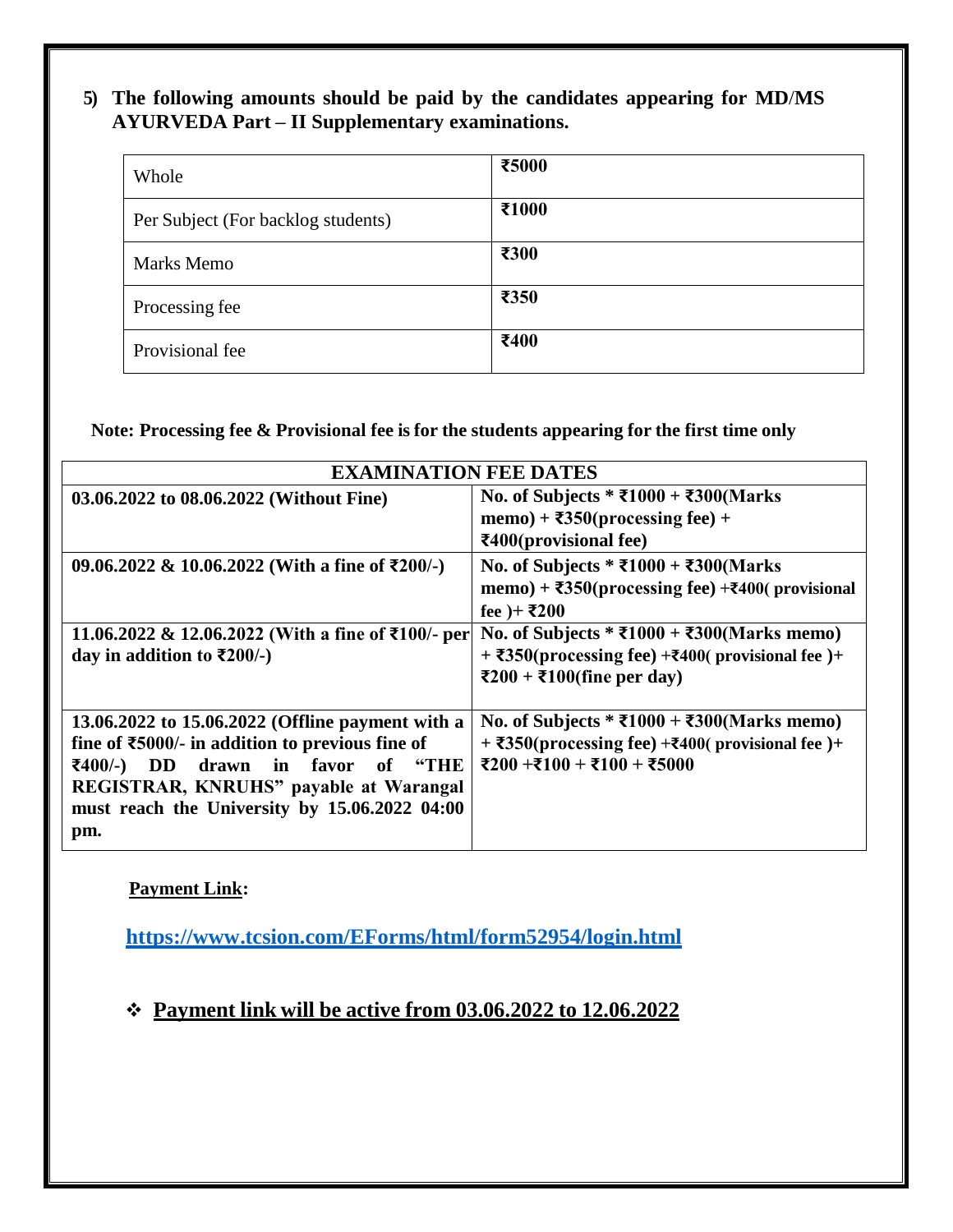| MD/MS AYURVEDA PART - II SUPPLEMENTARY THEORY EXAMINATIONS<br><b>TIME TABLE</b> |             |                 |                                                                      |                 |                                                                  |  |
|---------------------------------------------------------------------------------|-------------|-----------------|----------------------------------------------------------------------|-----------------|------------------------------------------------------------------|--|
|                                                                                 |             |                 |                                                                      |                 |                                                                  |  |
| S.NO                                                                            | <b>DATE</b> | <b>DAY</b>      | <b>SUBJECT</b>                                                       | <b>PAPER</b>    | <b>TITLE</b>                                                     |  |
| $\mathbf{1}$                                                                    | 21.06.2022  | <b>TUESDAY</b>  | <b>KAYA CHIKITSA</b><br>MD(AYU)                                      | <b>PAPER I</b>  | <b>FUNDAMENTALS OF</b><br><b>KAYACHIKITSA</b>                    |  |
|                                                                                 |             |                 | <b>SHALYA</b><br><b>TANTRA</b><br><b>SAMANYA</b><br>MS(AYU)          | <b>PAPER I</b>  | SHALYA SIDDHANTA -<br><b>FUNDAMENTALS OF</b><br><b>SURGERY</b>   |  |
|                                                                                 |             |                 | <b>SHALAKYA</b><br><b>TANTRA</b><br>MS(AYU)                          | <b>PAPER I</b>  | <b>NETRA ROGA</b>                                                |  |
|                                                                                 |             |                 | PRASUTI AND<br><b>STRIROGA</b><br>MS(AYU)                            | <b>PAPER I</b>  | <b>GARBHAGARBHINI</b><br><b>VIGYAN</b>                           |  |
|                                                                                 |             |                 | <b>DRAVYAGUNA</b><br>MD(AYU)                                         | <b>PAPER I</b>  | NAMARUPA VIGYANA                                                 |  |
|                                                                                 |             |                 | <b>PANCHAKARMA</b><br>MD(AYU)                                        | <b>PAPER I</b>  | <b>PURVA KARMA - SNEHANA</b><br><b>AND SVEDANA</b>               |  |
|                                                                                 |             |                 | <b>AYURVEDA</b><br><b>SAMHITA AND</b><br><b>SIDDHANTH</b><br>MD(AYU) | <b>PAPER I</b>  | <b>CHARAK SAMHITA</b>                                            |  |
|                                                                                 |             |                 |                                                                      |                 |                                                                  |  |
|                                                                                 | 23.06.2022  |                 | <b>KAYA CHIKITSA</b><br>MD(AYU)                                      | <b>PAPER II</b> | SAMANYA ROGA CHIKITSA                                            |  |
| 2                                                                               |             | <b>THURSDAY</b> | <b>SHALYA</b><br><b>TANTRA</b><br><b>SAMANYA</b><br>MS(AYU)          | <b>PAPER II</b> | VISHISHTA SHALYA<br>VIGYANA - SHALYA<br><b>TANTRA SPECIALITY</b> |  |
|                                                                                 |             |                 | <b>SHALAKYA</b><br><b>TANTRA</b><br>MS(AYU)                          | <b>PAPER II</b> | SHIRO - NASA KARNA, KANTA<br><b>GATA ROGAS</b>                   |  |
|                                                                                 |             |                 | PRASUTI AND<br><b>STRIROGA</b><br>MS(AYU)                            | <b>PAPER II</b> | PRASAVA VIGYAN                                                   |  |
|                                                                                 |             |                 | <b>DRAVYAGUNA</b><br>MD(AYU)                                         | <b>PAPER II</b> | <b>GUNA KARMA VIGYAN</b>                                         |  |
|                                                                                 |             |                 | <b>PANCHAKARMA</b><br>MD(AYU)                                        | <b>PAPER II</b> | VAMANA AND VIRECHANA<br><b>KARMA</b>                             |  |
|                                                                                 |             |                 | <b>AYURVEDA</b><br><b>SAMHITA AND</b><br><b>SIDDHANTH</b><br>MD(AYU) | <b>PAPER II</b> | <b>SUSHRUT SAMHITA &amp;</b><br><b>ASTANG-HRIDAYAM</b>           |  |
|                                                                                 |             |                 |                                                                      |                 |                                                                  |  |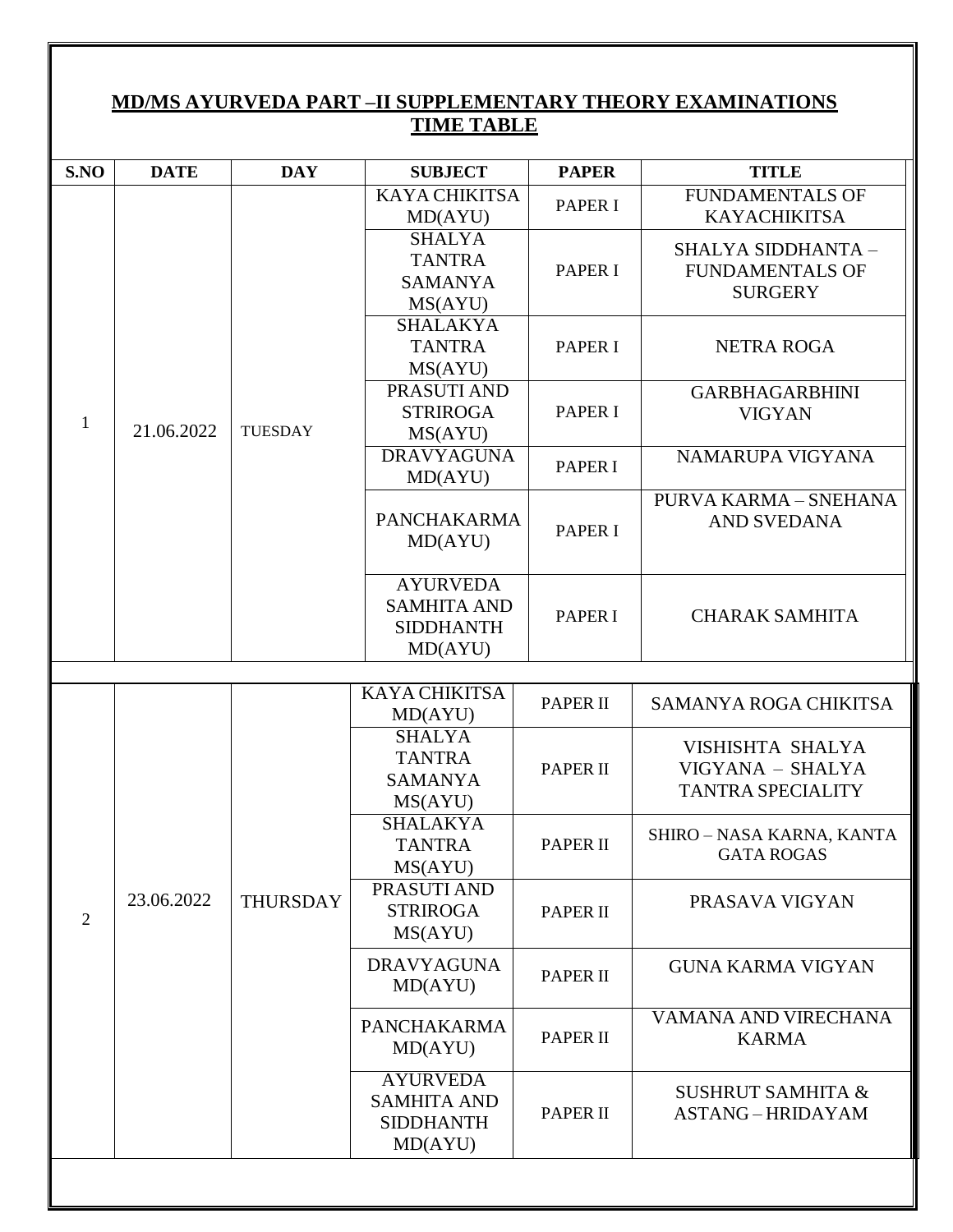| 3              | 25.06.2022 | <b>SATURDAY</b> | <b>KAYA CHIKITSA</b><br>MD(AYU)                                      | <b>PAPER III</b> | VISHISHTA ROGA CHIKITSA                                                             |
|----------------|------------|-----------------|----------------------------------------------------------------------|------------------|-------------------------------------------------------------------------------------|
|                |            |                 | <b>SHALYA</b><br><b>TANTRA</b><br><b>SAMANYA</b><br>MS(AYU)          | <b>PAPER III</b> | ADHUNIK SHALYA KARMA -<br><b>MODERN SURGERY</b>                                     |
|                |            |                 | <b>SHALAKYA</b><br><b>TANTRA</b><br>MS(AYU)                          | <b>PAPER III</b> | <b>MUKHA DANTA ROGA</b>                                                             |
|                |            |                 | PRASUTI AND<br><b>STRIROGA</b><br>MS(AYU)                            | <b>PAPER III</b> | <b>STREE ROG VIGYAN</b>                                                             |
|                |            |                 | <b>DRAVYAGUNA</b><br>MD(AYU)                                         | <b>PAPER III</b> | PRAYOGAVIGYANA                                                                      |
|                |            |                 | <b>PANCHAKARMA</b><br>MD(AYU)                                        | <b>PAPER III</b> | <b>BASTI KARMA AND NASYA</b><br><b>KARMA</b>                                        |
|                |            |                 | <b>AYURVEDA</b><br><b>SAMHITA AND</b><br><b>SIDDHANTH</b><br>MD(AYU) | <b>PAPER III</b> | <b>AYURVEDIYA AND</b><br>DARSHANIKA SIDDHANTA                                       |
|                |            |                 |                                                                      |                  |                                                                                     |
| $\overline{4}$ | 27.06.2022 | <b>MONDAY</b>   | <b>KAYA CHIKITSA</b><br>MD(AYU)                                      | <b>PAPER IV</b>  | <b>ADVANCES IN</b><br><b>KAYACHIKITSA</b>                                           |
|                |            |                 | <b>SHALYA</b><br><b>TANTRA</b><br><b>SAMANYA</b><br>MS(AYU)          | <b>PAPER IV</b>  | SHALYA VANGMAYA -<br>SHAYA LITERATURE,<br><b>RESEARCH AND</b><br><b>DEVELOPMENT</b> |
|                |            |                 | <b>SHALAKYA</b><br><b>TANTRA</b><br>MS(AYU)                          | <b>PAPER IV</b>  | SHALAKYA VISHISHTHA<br><b>CHIKITSA VIGYAN</b>                                       |
|                |            |                 | <b>PRASUTIAND</b><br><b>STRIROGA</b><br>MS(AYU)                      | <b>PAPER IV</b>  | <b>PRASUTI-STREEROG-</b><br><b>SHALYA KARMA</b>                                     |
|                |            |                 | <b>DRAVYAGUNA</b><br>MD(AYU)                                         | <b>PAPER IV</b>  | NIGHANTU PARICHAYA<br>YOGA VIGYANAM                                                 |
|                |            |                 | PANCHAKARMA<br>MD(AYU)                                               | <b>PAPER IV</b>  | RAKTAMOKSHANA,<br>PHYSIOTHERAPY AND<br><b>DISEASE WISE</b><br><b>PANCHAKARMA</b>    |
|                |            |                 | <b>AYURVEDA</b><br><b>SAMHITA AND</b><br><b>SIDDHANTH</b><br>MD(AYU) | <b>PAPER IV</b>  | <b>AYURVED ITIHAS AND</b><br>PRAYOGIKA SIDDHANT                                     |
|                |            |                 |                                                                      |                  |                                                                                     |